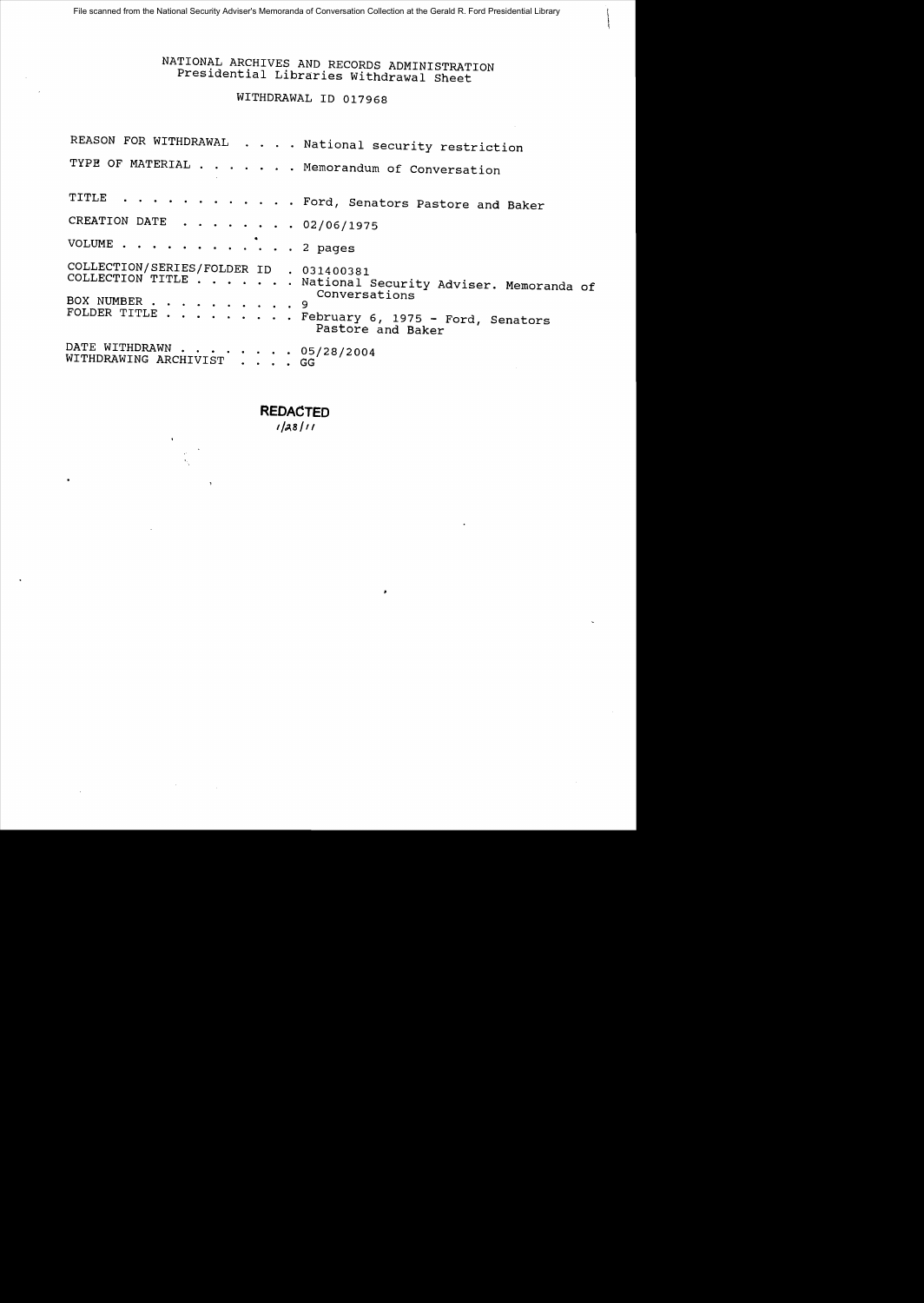## $MEMORANDUM$

## THE WHITE HOUSE

WASHINGTON

 $SEGREF/NODIS$ 

| <b>DECLASSIFIED W/ pertions exempted</b>      |  |
|-----------------------------------------------|--|
| <b>E.O. 12958 (63 BTICHOLA) SEC 3.3</b>       |  |
| MR# 10-113 #33                                |  |
| DOE RW 514/10, atere et s/12/10, 0SD EU 120/1 |  |
| <b>By dal NADA Data</b> 3/1/11                |  |

MEMORANDUM OF CONVERSATION

| PARTICIPANTS:<br>, | The President<br>Senator John Pastore $(D-R, I, I)$<br>Senator Baker (R-Tenn.)<br>Representative Murphy (<br>Ambassador Donald Rumsfeld, Assistant to President<br>Lt. Gen. Brent Scowcroft, Deputy Assistant to<br>the President for National Security Affairs |
|--------------------|-----------------------------------------------------------------------------------------------------------------------------------------------------------------------------------------------------------------------------------------------------------------|
| DATE AND TIME:     | Thursday, February 6, 1975<br>5:00 p.m.                                                                                                                                                                                                                         |
| PLACE:             | The Oval Office                                                                                                                                                                                                                                                 |
| SUBJECT:           | Security of U.S. Nuclear Weapons in Europe                                                                                                                                                                                                                      |

Pastore: After Munich in '72 we became alarmed. I sent George to look and he came back with a critical report. So we went over the same route and got the same result. As a result they transferred one location and closed down another. The defense against intruders is good, but not against terrorism. They did put more Marines on them.

Baker: When I read the Murphy report, it dawned on me that we had thousands of weapons in Europe and

**P**  $\qquad \qquad \qquad$ 

On each base I asked the security officer and they said how they could have penetrated. tl\_\_ \_\_~~\_\_\_\_ \_\_\_\_\_\_~~\_\_~~\_\_~~----------11 t lIt is a real problem and we need to deal with it. ~:

Pastore: Some of these things are close to the border, and it would together. What are we doing?

Baker: If someone asked me what our recommendations are, I would be hard pressed. But something has to be done.

*/' TOP SECRET* / NODIS  $\overline{C}$  /  $\overline{C}$  /  $\overline{C}$  /  $\overline{C}$  /  $\overline{C}$  /  $\overline{C}$  /  $\overline{C}$  /  $\overline{C}$  /  $\overline{C}$  /  $\overline{C}$  /  $\overline{C}$  /  $\overline{C}$  /  $\overline{C}$  /  $\overline{C}$  /  $\overline{C}$  /  $\overline{C}$  /  $\overline{C}$  /  $\overline{C}$  /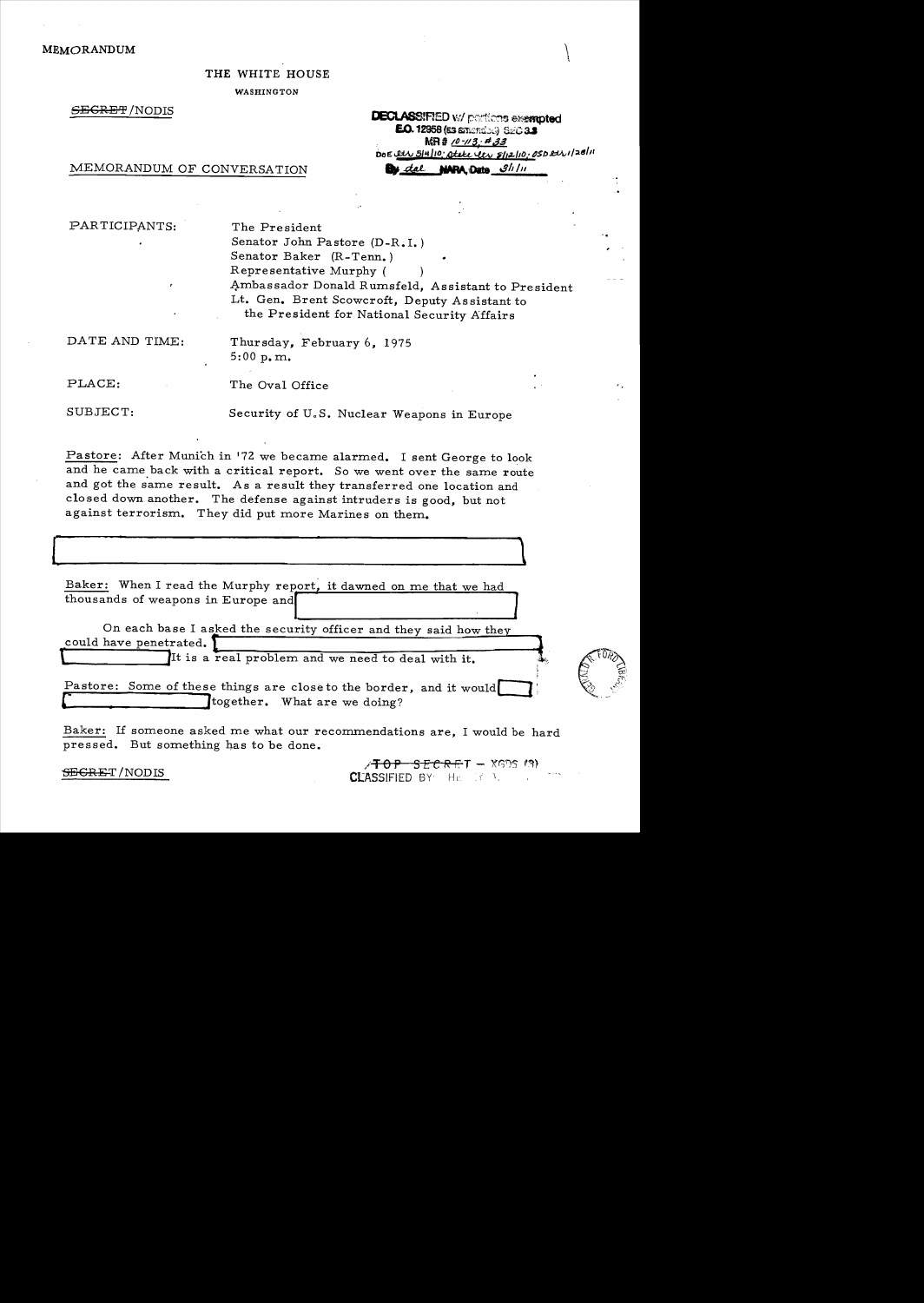### SECRET / NODIS 2.

We have looked at our weapons in Europe very carefully. Especially in connection with MBFR. We had an NSC meeting about two weeks ago to consider what we could do to move the negotiations forward.

What we want from the Soviet Union is a tank army in return.<br>Verification of units is easier than individuals.

We recognize that we don't need these but are trying to get a quid pro quo for them.

Baker: Can we keep them safe while we negotiate? That might take three years.

| President: We might get a first step by this summer. |  |
|------------------------------------------------------|--|
|                                                      |  |

there is a psychological aspect to it and is it wise to take drastic action right now with the situation like it is?

Pastore: What we are saying is you should take a good hard look at it. We're not asking for your answer.

President: [pointing to map] What are these bases where they are stored? [Murphy gives a long briefing.]

~'

Pastore: We have done our job -- we have told you the problem. Now it is your job.



#### **SECRET** / NODIS

**I**